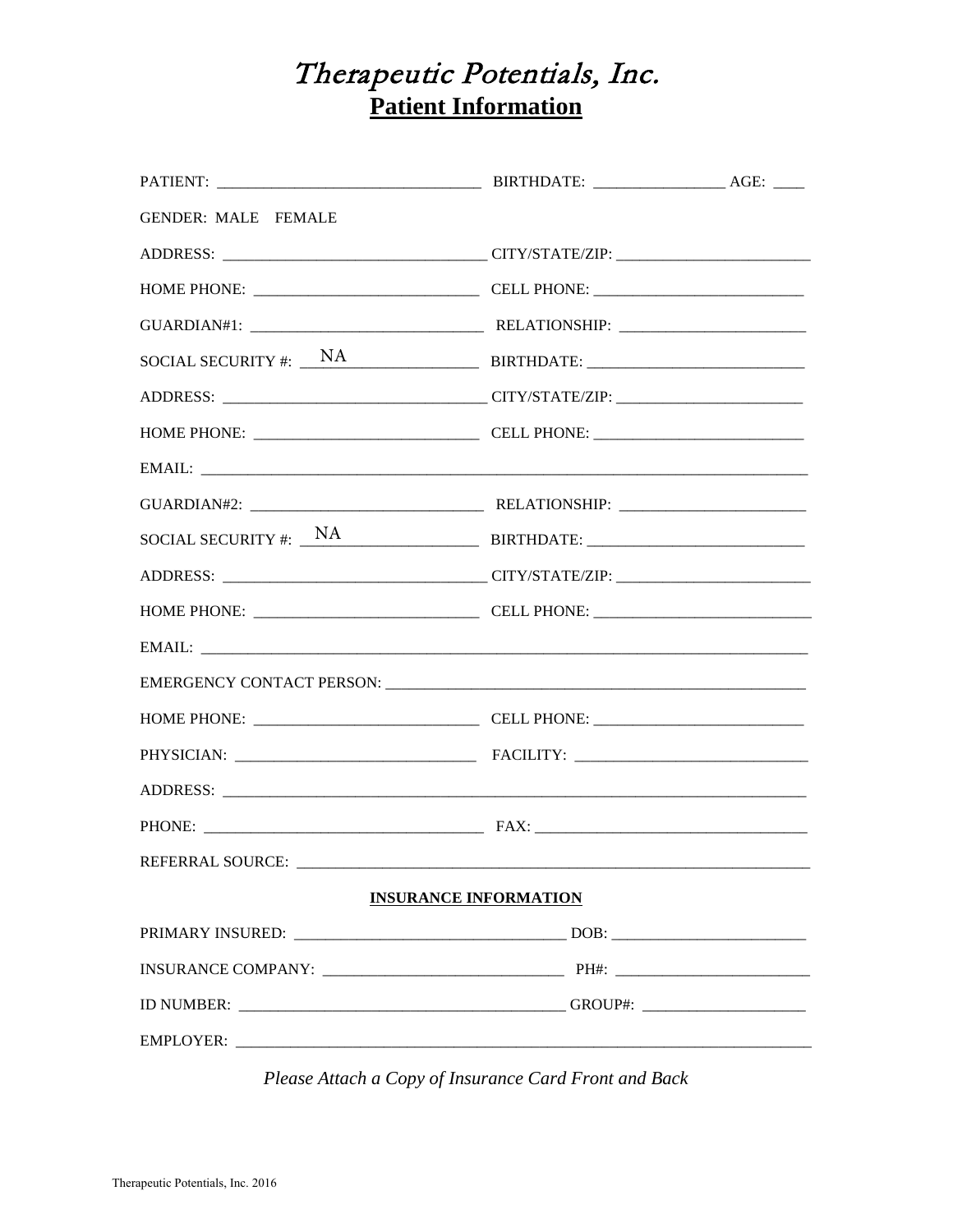## **Consent to Treatment Form**

| <b>Patient Name:</b><br>DOR |  |
|-----------------------------|--|
|-----------------------------|--|

## **CONSENT TO MEDICAL TREATMENT:**

I, the undersigned, whether acting as parent, guardian, responsible party, or agent, voluntarily consent to therapy as determined to be necessary or beneficial in the professional judgment of my physician or therapist that falls within the scope of practice as defined by the State of Florida.

I acknowledge that no guarantees have been made to me as to the effect of such treatment on the patient's condition.

By signing this form, I acknowledge that I have read and understand the contents and that I am authorized to execute it on behalf of the patient.

\_\_\_\_\_\_\_\_\_\_\_\_\_\_\_\_\_\_\_\_\_\_\_\_\_\_\_\_\_\_\_\_\_\_\_\_\_\_\_\_\_\_\_\_\_\_\_\_\_\_\_\_\_\_\_\_\_\_\_\_\_\_\_\_\_\_\_\_\_\_\_\_\_\_

\_\_\_\_\_\_\_\_\_\_\_\_\_\_\_\_\_\_\_\_\_\_\_\_\_\_\_\_\_\_\_\_\_\_\_\_\_\_\_\_\_\_\_\_\_\_\_\_\_\_\_\_\_\_\_\_\_\_\_\_\_\_\_\_\_\_\_\_\_\_\_\_\_\_

**Name** (Client, parent, guardian, responsible party) *Please print* **Relationship** 

**Signature** (Client, parent, guardian, responsible party) **Date**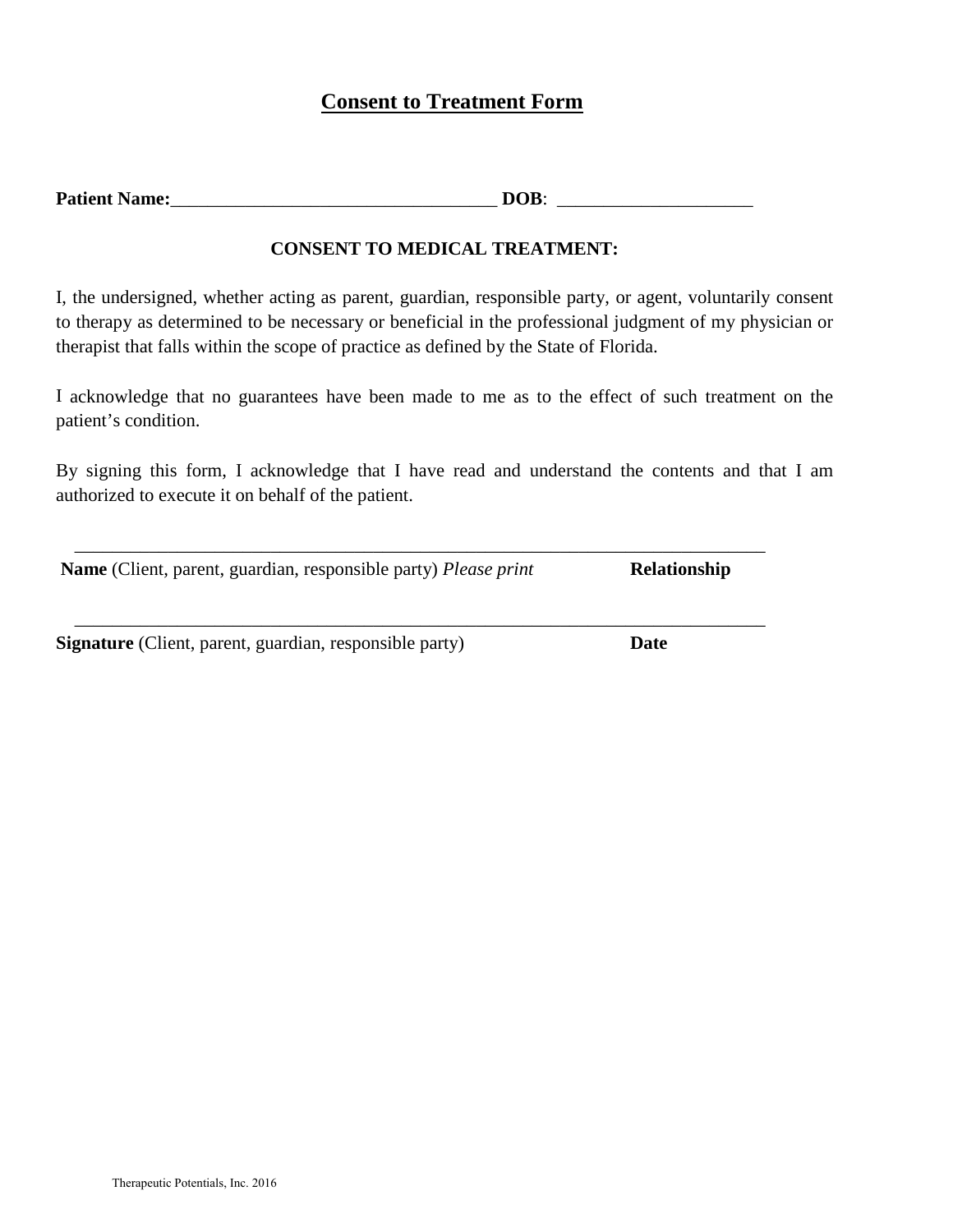## **Financial & Office Policy**

| Patient<br>Name:<br>епг | $\Omega$<br>M |
|-------------------------|---------------|
|                         |               |

This Financial Policy will explain our billing policy and expectations. Please read it carefully. A copy will be provided upon request and a copy is kept with your billing and medical records.

Payment is expected at the time services are rendered. I understand that I am responsible for all deductibles, coinsurance, co-payments and/or non-covered services. A claim for services will be filed to the insurance company as a courtesy, however, all follow-up of unpaid claims will be my responsibility.

I authorize the release of any medical or other information necessary to process insurance claims. I also request payment of government benefits either to myself or to the party who accepts assignment.

Balances remaining unpaid over 30 days may accrue interest in the amount of 1.5% of my balance each month (18% APR) and may be turned over to an outside agency for collection. The undersigned agree(s) that in the event of default or that the account is placed with a collection agency for collection, I am responsible for reasonable attorney's fees, collection agency fees, court costs, service charges, and/or interest as allowed by the law. In the case that legal action is instituted to collect such fees due to failure to pay on my part, I agree to pay in addition to the costs and disbursements provided by statute such sum as the court may adjudge reasonable as attorney's fees in said action. In a divorce situation, as a parent, I am responsible for all charges incurred. Although a divorce decree may state that an ex-spouse is responsible for medical bills, Therapeutic Potentials, Inc. has no authority to enforce compliance with such a decree and requires payment in accordance with this policy. You may report information about my account to credit bureaus. Late payments, missed payments, or other defaults on my account may be reflected in my credit report.

Therapeutic Potentials, Inc., reserves the right to discontinue all therapy services until delinquent accounts are satisfied.

Brief conferences as well as brief telephone conferences are considered part of the regular intervention program, and no additional charges will be made. There will be a charge for conferences with parents, physicians, tutors, or teachers that exceed 10 minutes in length.

If I must cancel a scheduled appointment, it is necessary that I give 24 hour advance notice. Except in the case of emergency or sudden illness, and except for Medicaid clients, appointments that are not cancelled with a 24 hour advance notice will be charged as if session was held. Medicaid patients who miss three scheduled appointments without a 24 hour advance notice (except in cases of emergency or sudden illness) will become ineligible to receive further services from Therapeutic Potentials, Inc. At various times of the year, my child's therapist may be away from the office. I will be notified in advance of the dates and a makeup session will be scheduled or a substitute therapist will be offered.

Returned check policy: A \$50.00 fee will be charged to your account for all returned checks.

\_\_\_\_\_\_\_\_\_\_\_\_\_\_\_\_\_\_\_\_\_\_\_\_\_\_\_\_\_\_\_\_\_\_\_\_\_\_\_\_\_\_\_\_\_\_\_\_\_\_\_\_\_\_\_\_\_\_\_\_\_\_\_\_\_\_\_\_\_\_\_\_\_\_\_\_\_\_\_\_\_\_\_\_\_\_\_\_\_\_

\_\_\_\_\_\_\_\_\_\_\_\_\_\_\_\_\_\_\_\_\_\_\_\_\_\_\_\_\_\_\_\_\_\_\_\_\_\_\_\_\_\_\_\_\_\_\_\_\_\_\_\_\_\_\_\_\_\_\_\_\_\_\_\_\_\_\_\_\_\_\_\_\_\_\_\_\_\_\_\_\_\_\_\_\_\_\_\_\_\_

I have read and accept the above policies and authorize Therapeutic Potentials, Inc., to provide evaluation and therapeutic services for my child.

**Name** (Client, parent, guardian, responsible party) *Please print* **Relationship**

**Signature** (Client, parent, guardian, responsible party) **Date**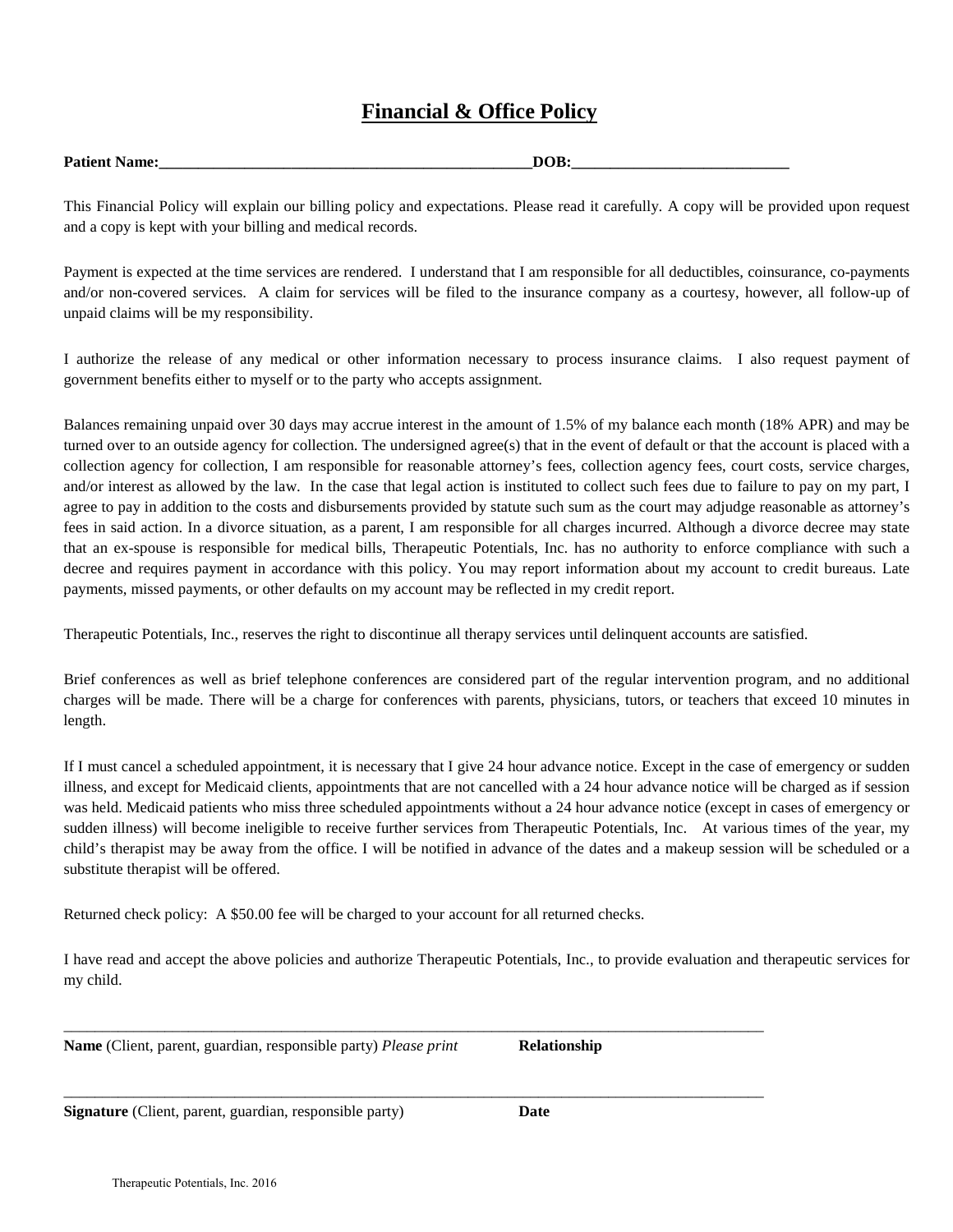# **Illness Policy**

| <b>Patient Name:</b> | <b>OB.</b><br>V |
|----------------------|-----------------|
|                      |                 |

An illness policy is important in order to reduce the spread of illness within our clinic. We want to provide consistent services to the patient, however, if they are ill please keep them at home for 24 hours after the symptoms have disappeared.

## **Please do not attend therapy if the following symptoms occurred during the past 24 hours:**

\_\_\_\_\_\_\_\_\_\_\_\_\_\_\_\_\_\_\_\_\_\_\_\_\_\_\_\_\_\_\_\_\_\_\_\_\_\_\_\_\_\_\_\_\_\_\_\_\_\_\_\_\_\_\_\_\_\_\_\_\_\_\_\_\_\_\_\_\_\_\_\_\_\_\_\_\_

- FEVER
- VOMITING
- DIARRHEA
- CONSTANT RUNNY NOSE (allergies not included)
- HEAD LICE
- RASH (if you have a doctor's note indicating that the rash is not contagious, you may attend therapy)

I have read and accept this policy.

**Name** (Client, parent, guardian, responsible party) *Please print* **Relationship** 

**Signature** (Client, parent, guardian, responsible party) **Date**

\_\_\_\_\_\_\_\_\_\_\_\_\_\_\_\_\_\_\_\_\_\_\_\_\_\_\_\_\_\_\_\_\_\_\_\_\_\_\_\_\_\_\_\_\_\_\_\_\_\_\_\_\_\_\_\_\_\_\_\_\_\_\_\_\_\_\_\_\_\_\_\_\_\_\_\_\_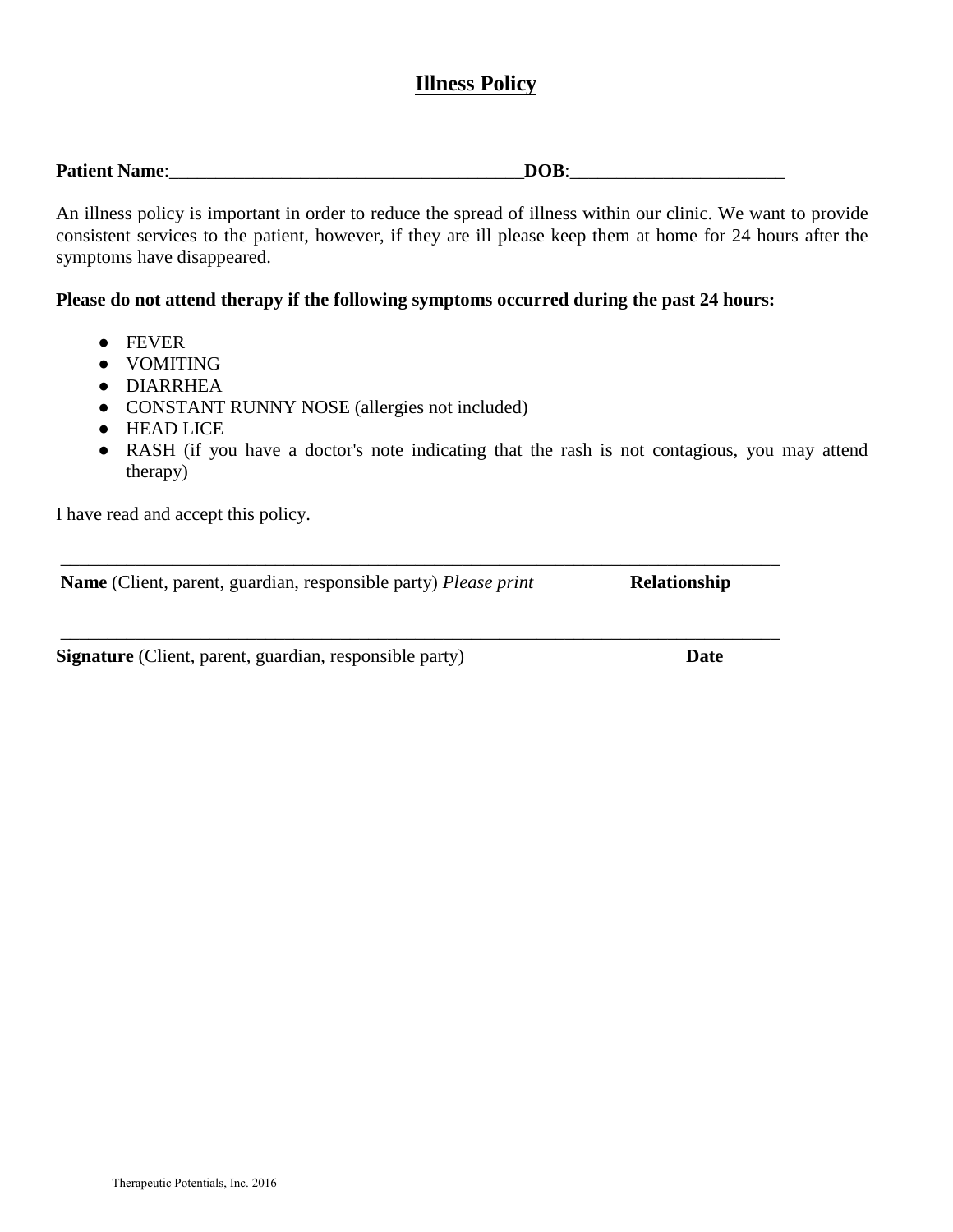# **Release of Personal Health Information**

|                                                                                                                                                                                                                               | DOB:         |
|-------------------------------------------------------------------------------------------------------------------------------------------------------------------------------------------------------------------------------|--------------|
|                                                                                                                                                                                                                               |              |
|                                                                                                                                                                                                                               |              |
| Please print names and phone numbers:                                                                                                                                                                                         |              |
|                                                                                                                                                                                                                               |              |
|                                                                                                                                                                                                                               |              |
| Physicians experience and the contract of the contract of the contract of the contract of the contract of the contract of the contract of the contract of the contract of the contract of the contract of the contract of the |              |
|                                                                                                                                                                                                                               |              |
|                                                                                                                                                                                                                               |              |
|                                                                                                                                                                                                                               |              |
|                                                                                                                                                                                                                               |              |
|                                                                                                                                                                                                                               |              |
|                                                                                                                                                                                                                               |              |
|                                                                                                                                                                                                                               |              |
|                                                                                                                                                                                                                               |              |
| Name (Client, parent, guardian, responsible party) Please print                                                                                                                                                               | Relationship |
| Signature (Client, parent, guardian, responsible party)                                                                                                                                                                       | Date         |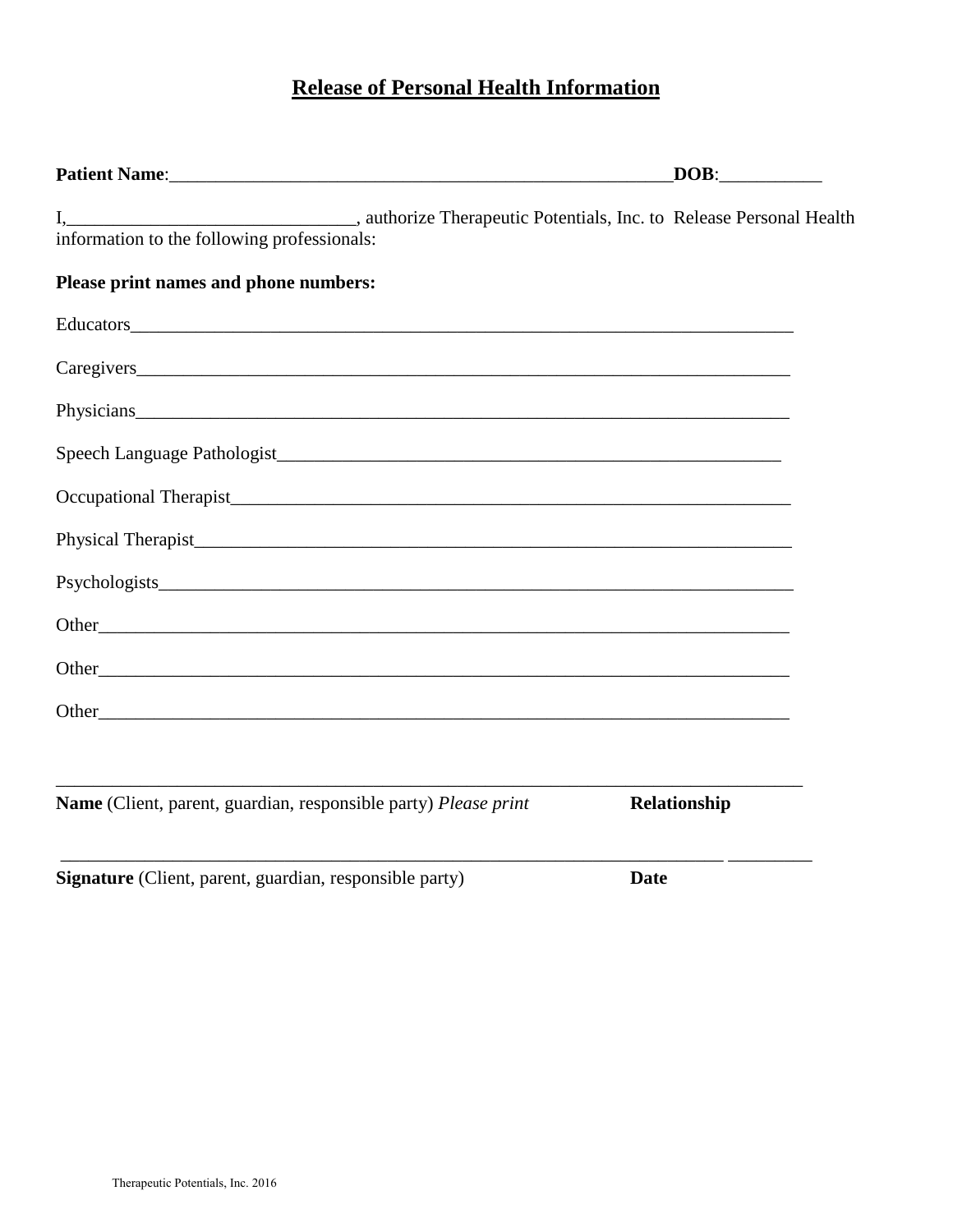# Therapeutic Potentials Inc.

## **NOTICE OF PRIVACY PRACTICES**

#### **THIS NOTICE DESCRIBES HOW HEALTH INFORMATION ABOUT YOR MAY BE USED AND DISCLOSED AND HOW YOU CAN GET ACCESS TO THIS INFORMATION.**

#### **PLEASE REVIEW IT CAREFULLY. THE PRIVACY OF YOUR HEALTH INFORMATION IS IMPORTANT TO US.**

#### **OUR LEGAL DUTY**

We are required by applicable federal and state law to maintain the privacy of your health information. We are also required to give you this notice about our privacy practices, our legal duties, and your rights concerning your health information. We must follow the privacy practices that are described in this Notice while it is in effect. This Notice t privacy practices that are described in this Notice while it is in effect. This Notice takes effect  $\_\_4/14/2003\_\_$ effect until we replace it.

We reserve the right to change our privacy practices and the terms of this Notice at any time, provided such changes are permitted by applicable law. We reserve the right to make the changes in our privacy practices and the new terms of our Notice effective for all health information that we maintain, including health information we created or received before we made the changes. Before we make a significant change in our privacy practices, we will change this notice and make the new notice available upon request.

You may request a copy or our Notice at any time. For more information about our privacy practices, or for additional copies of this Notice, please contact us using the information listed at the end of this Notice.

#### **USES AND DISCLOSURE OF HEALTH INFORMATION**

We use and disclose health information about you for treatment, payment, and healthcare operations. For example:

**Treatment:** We may use or disclose your health information to a physician or other healthcare provider providing treatment to you.

**Payment:** We may use and disclose your health information to obtain payment for services we provide to you.

**Healthcare Operations:** We may use and disclose your health information in connection with our healthcare operations. Health care operations include quality assessment and improvement activities, reviewing the competence or qualifications of healthcare professionals, evaluating practitioner and provider performance, conducting training programs, accreditation, certification, licensing or credentialing activities.

Your Authorization: In addition to our use of your health information for treatment, payment or healthcare operations, you may give us written authorization to use your health information or to disclose it to anyone for any purpose. If you give us an authorization, you may revoke it in writing at anytime. Your revocation will not affect any use or disclosures permitted by your authorization while it was in effect. Unless you give us a written authorization, we cannot use or disclose your health information for any reason except those described in this notice.

**To Your Family and Friends:** We must disclose your health information to you, as described in the Patient Rights Section of the notice. We may disclose your health information to a family member, friend, or other person to the extent necessary to help with your healthcare or with payment for your healthcare, but only if you agree that we may do so.

**Persons Involved With Care:** We may use or disclose health information to notify, or assist in the notification of (including identifying or locating) a family member, your personal representative or another person responsible for your care, of your location, your general condition, or death. If you are present, then prior to use or disclosure of your health information, we will provide you with an opportunity to object to such uses of disclosures. In the event of your incapacity or emergency circumstances, we will disclose health information based on a determination using our professional judgment disclosing only health information that is directly relevant to the person's involvement in your healthcare. We will also use our professional judgment and our experience with common practice to make reasonable inferences of your best interest in allowing a person to pick up therapeutic tools or other similar forms of health information.

**Marketing Health-Related Services:** We will not use your health information for marketing communications without your written authorization.

**Required By Law:** We may use or disclose your health information when we are required to do so by law.

**Abuse or Neglect:** We may disclose your health information to appropriate authorities if we reasonably believe that you are a possible victim of abuse, neglect, or domestic violence or the possible victim of other crimes. We may disclose your health information to the extent necessary to avert a serious threat to your health or safety or the health or safety of others.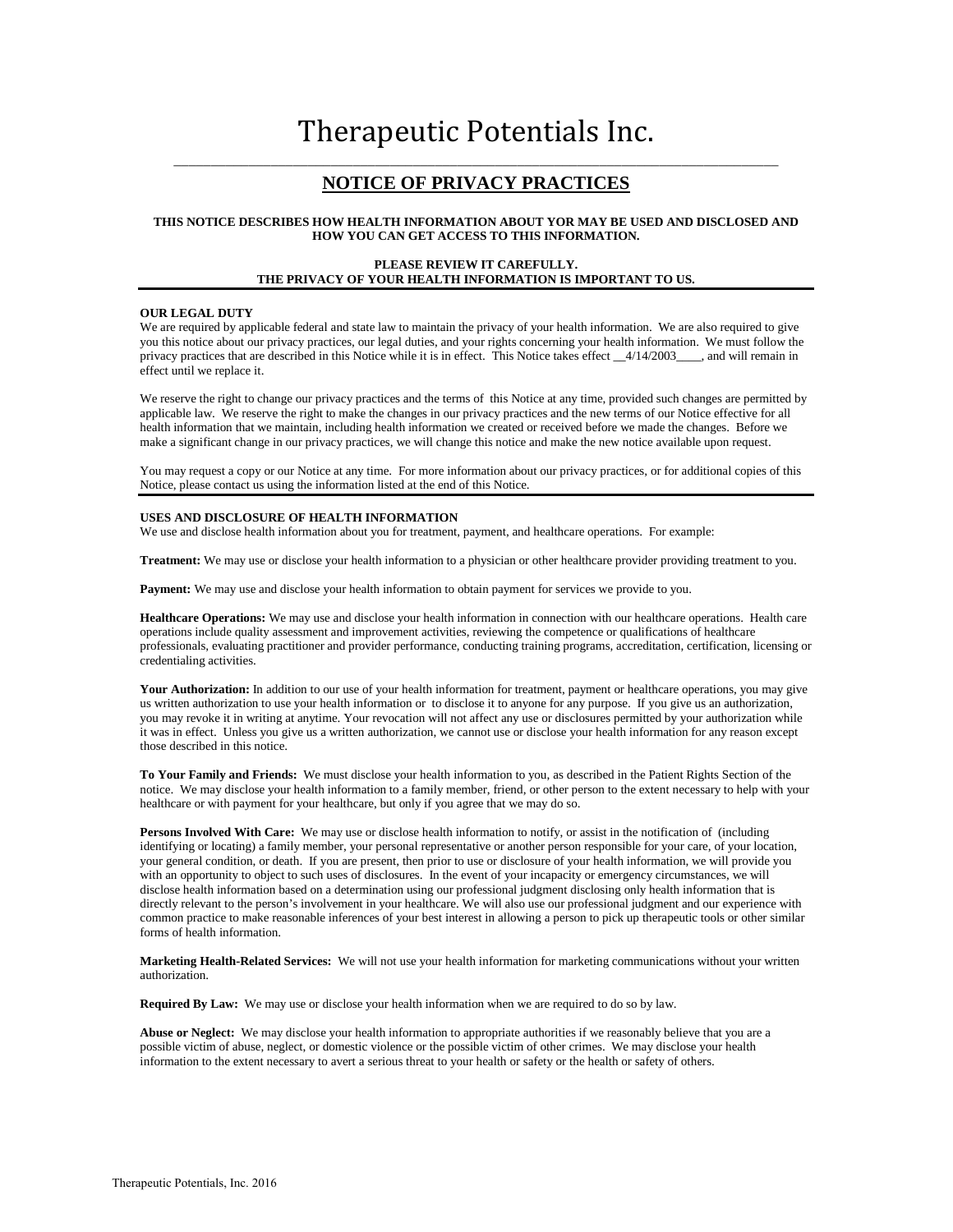National Security: We may disclose to military authorities the health information of Armed Forces personnel under certain circumstances. We may disclose to authorized federal officials health information required for lawful intelligence, counter intelligence, and other national security activities. We may disclose to correctional institution or law enforcement officials having lawful custody of protected health information of inmate or patient under certain circumstances.

**Appointment Reminders:** We may use or disclose your health information to provide you with appointment reminders (such as voicemail messages, postcards, or letters).

#### **PATIENT RIGHTS**

**Access:** You have the right to look at or get copies of your health information, with limited exceptions. You may request that we provide copies in a format other than photocopies. We will use the format you request unless we cannot practicably do so. (You must make a request in writing to obtain access to your health information. You may obtain a form to request access by using the contact information listed at the end of this Notice. We will charge you a reasonable cost-based fee such as copies and staff time. You may also request access by sending us a letter to the address at the end of this Notice. If you request copies, we will charge you \$1.00 for each page for staff time to locate and copy your health information, and postage if you want the copies mailed to you. If you request an alternative format, we will charge a cost-based fee for providing your health information in that format. If you prefer, we will prepare a summary or an explanation of your health information for a fee. Contact us using the information listed at the end of this Notice for a full explanation of our fee structure.

**Disclosure Accounting:** You have the right to receive a list of instances in which we or our business associates disclosed your health information for purposes other than treatment, payment, healthcare operations, and certain other activities for the last 6 years, but not before April 14, 2003. If you request this accounting more than once in a 12-month period, we may charge you a reasonable costbased fee for responding to these additional requests.

**Restriction:** You have the right to request that we place additional restrictions on our use or disclosure of your health information. We are not required to agree to these additional restrictions, but if we do, we will abide by our agreement (except in an emergency).

**Alternative Communication:** You have the right to request that we communicate with you about your health information by alternative means or to alternative locations. (You must make your request in writing.) Your request must specify the alternative means or location and provide satisfactory explanation how payments will be handled under the alternative means or location you request.

**Amendment:** You have the right to request that we amend your health information (Your request must be in writing, and it must explain why the information should be amended.) We may deny your request under certain circumstances.

**Electronic Notice:** If you receive this Notice on our Web site or by electronic mail (e-mail)), you are entitled to receive this Notice in written form.

#### **QUESTIONS AND COMPLAINTS**

If you want more information about our privacy practices or have questions or concerns please contact us.

If you are concerned that we may have violated your privacy rights, or your disagree with a decision we made about access to your health information or in response to a request your made to amend or restrict the use or disclosure of your health information or to have us communicate with you by alternative means or at alternative locations, you may complain to us using the contact information listed at the end of this Notice. You also may submit a written complaint to the U.S. Department of Health and Human Services. We will provide you with the address to file your complaint with the U.S. Department of Health and Human Services upon request.

We support your right to the privacy of you health information. We will not retaliate in any way if you choose to file a complaint with us or with the U.S. Department of Health and Human Services.

Contact Officer: Ray Colombo

Telephone: 941-758-3140 Fax: 941-870-4891

E-mail: RColombo@TPIKids.com

Address: 6977 Professional Parkway East Sarasota, FL 34240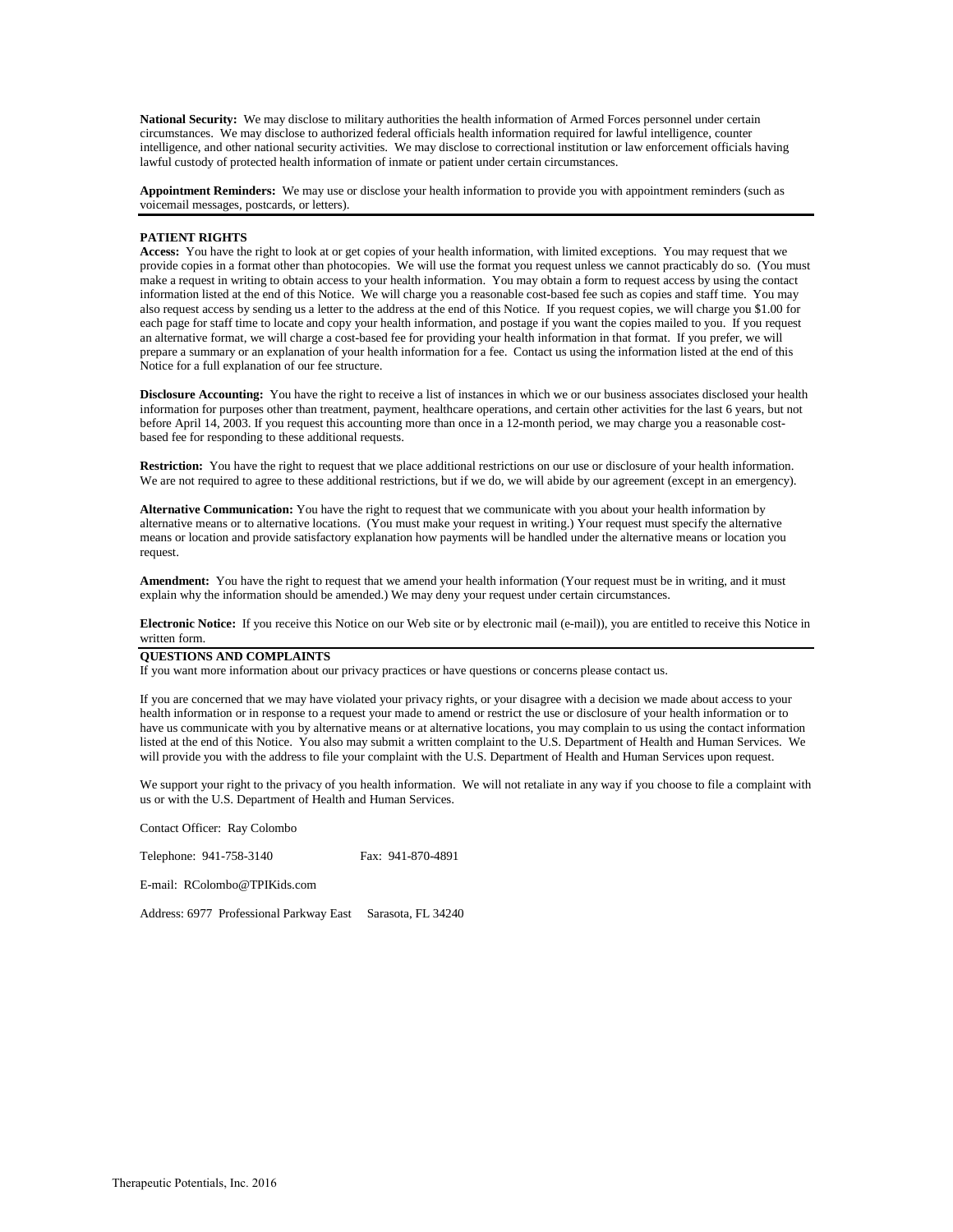# **ACKNOWLEDGEMENT OF RECEIPT OF NOTICE OF PRIVACY PRACTICES**

| $\overline{\text{DOB}}$ :<br>Patient Name:<br><u>Letter and the substitute of the substitute of the substitute of the substitute of the substitute of the substitute of the substitute of the substitute of the substitute of the substitute of the substitute </u> |                              |  |  |
|---------------------------------------------------------------------------------------------------------------------------------------------------------------------------------------------------------------------------------------------------------------------|------------------------------|--|--|
| *You May Refuse to Sign This Acknowledgement                                                                                                                                                                                                                        |                              |  |  |
| $\mathbf{I}$<br><u> 2000 - 2000 - 2000 - 2000 - 2000 - 2000 - 2000 - 2000 - 2000 - 2000 - 2000 - 2000 - 2000 - 2000 - 2000 - 200</u>                                                                                                                                | have                         |  |  |
| received a copy of this office's notice of Privacy Practices.                                                                                                                                                                                                       |                              |  |  |
| I authorize Therapeutic Potentials, Inc., to share Protected Health Information with the following<br>$person(s)$ :                                                                                                                                                 |                              |  |  |
|                                                                                                                                                                                                                                                                     |                              |  |  |
|                                                                                                                                                                                                                                                                     |                              |  |  |
| May we leave appointment information on your answering machine? YES                                                                                                                                                                                                 | N <sub>O</sub>               |  |  |
| May we leave medical or billing information on your answering machine? YES NO                                                                                                                                                                                       |                              |  |  |
| May we text appointment information to your cell phone?                                                                                                                                                                                                             | <b>YES</b><br>N <sub>O</sub> |  |  |
| May we email you appointment or billing information?                                                                                                                                                                                                                | <b>YES</b><br>N <sub>O</sub> |  |  |
| Name (Client, parent, guardian, responsible party) Please print                                                                                                                                                                                                     | Relationship                 |  |  |
| Signature (Client, parent, guardian, responsible party)<br><b>For Office Use Only</b>                                                                                                                                                                               | <b>Date</b>                  |  |  |
| We attempted to obtain written acknowledgement of receipt of our Notice of Privacy Practices, but<br>acknowledgement could not be obtained because:                                                                                                                 |                              |  |  |
| Individual refused to sign                                                                                                                                                                                                                                          |                              |  |  |
| Communication barriers prohibited obtaining the acknowledgement<br>An emergency situation prevented us from obtaining acknowledgement (Specify)                                                                                                                     |                              |  |  |
|                                                                                                                                                                                                                                                                     |                              |  |  |
| <b>Staff Signature</b>                                                                                                                                                                                                                                              | <b>Date</b>                  |  |  |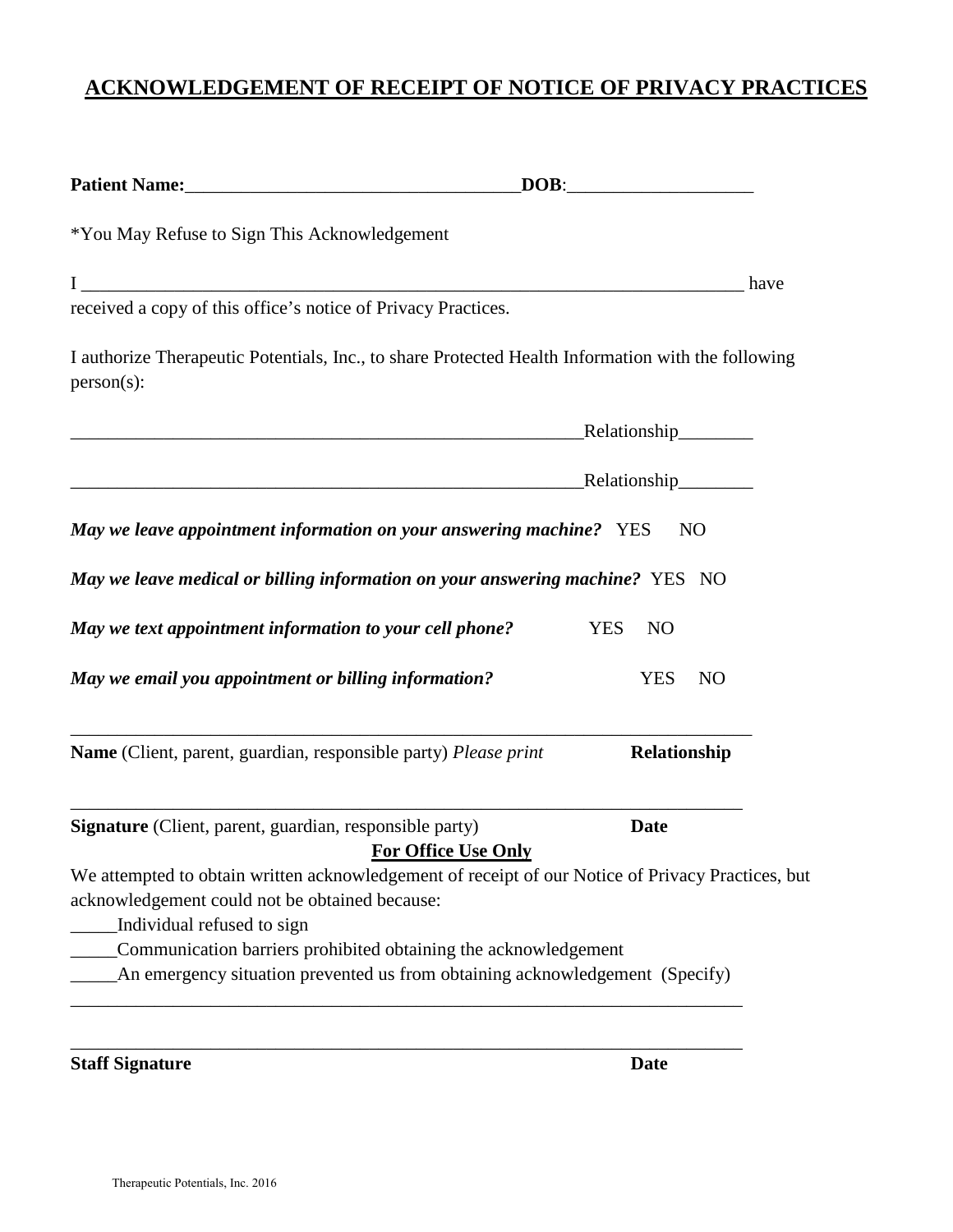# **Patient History**

#### NATURE OF PROBLEM

Describe your child's speech, language, fine motor, gross motor and/or learning difficulties.

When was it first noticed?

#### BIRTH HISTORY

Did the mother have any accidents, illnesses, or other unusual complications during pregnancy? Yes No If yes, please explain.

\_\_\_\_\_\_\_\_\_\_\_\_\_\_\_\_\_\_\_\_\_\_\_\_\_\_\_\_\_\_\_\_\_\_\_\_\_\_\_\_\_\_\_\_\_\_\_\_\_\_\_\_\_\_\_\_\_\_\_\_\_\_\_\_\_\_\_\_\_\_\_\_\_\_\_\_\_\_\_\_\_\_\_\_\_\_

\_\_\_\_\_\_\_\_\_\_\_\_\_\_\_\_\_\_\_\_\_\_\_\_\_\_\_\_\_\_\_\_\_\_\_\_\_\_\_\_\_\_\_\_\_\_\_\_\_\_\_\_\_\_\_\_\_\_\_\_\_\_\_\_\_\_\_\_\_\_\_\_\_\_\_\_\_\_\_\_\_\_\_\_\_\_

Was medication used during labor or delivery? Yes No If yes, please explain. \_\_\_\_\_\_\_\_\_\_\_\_\_\_\_\_\_\_\_\_\_\_\_\_\_\_\_\_\_\_\_\_\_\_\_\_\_\_\_\_\_\_\_\_\_\_\_\_\_\_\_\_\_\_\_\_\_\_\_\_\_\_\_\_\_\_\_\_

Age of mother at child's birth \_\_\_\_\_\_\_. Length of pregnancy \_\_\_\_\_\_\_\_\_\_\_\_\_\_ Birth weight of child

## CONDITIONS IMMEDIATELY FOLLOWING BIRTH

Was your baby incubated? Yes No If yes, for how long? \_\_\_\_\_\_\_\_\_\_\_\_\_\_\_\_\_\_\_\_\_\_\_\_\_\_ Did your infant have difficulties breathing? Yes No Was your infant given oxygen? Yes No Was your infant jaundiced? Yes No Did your infant have any of the following? Swallowing difficulties \_\_\_\_\_\_\_ Feeding problems\_\_\_\_\_ Seizures \_\_\_\_\_\_\_\_\_ Sores or bruises \_\_\_\_\_\_\_\_\_ Cleft lip or palate \_\_\_\_\_\_\_\_ Was birth weight regained quickly? Yes No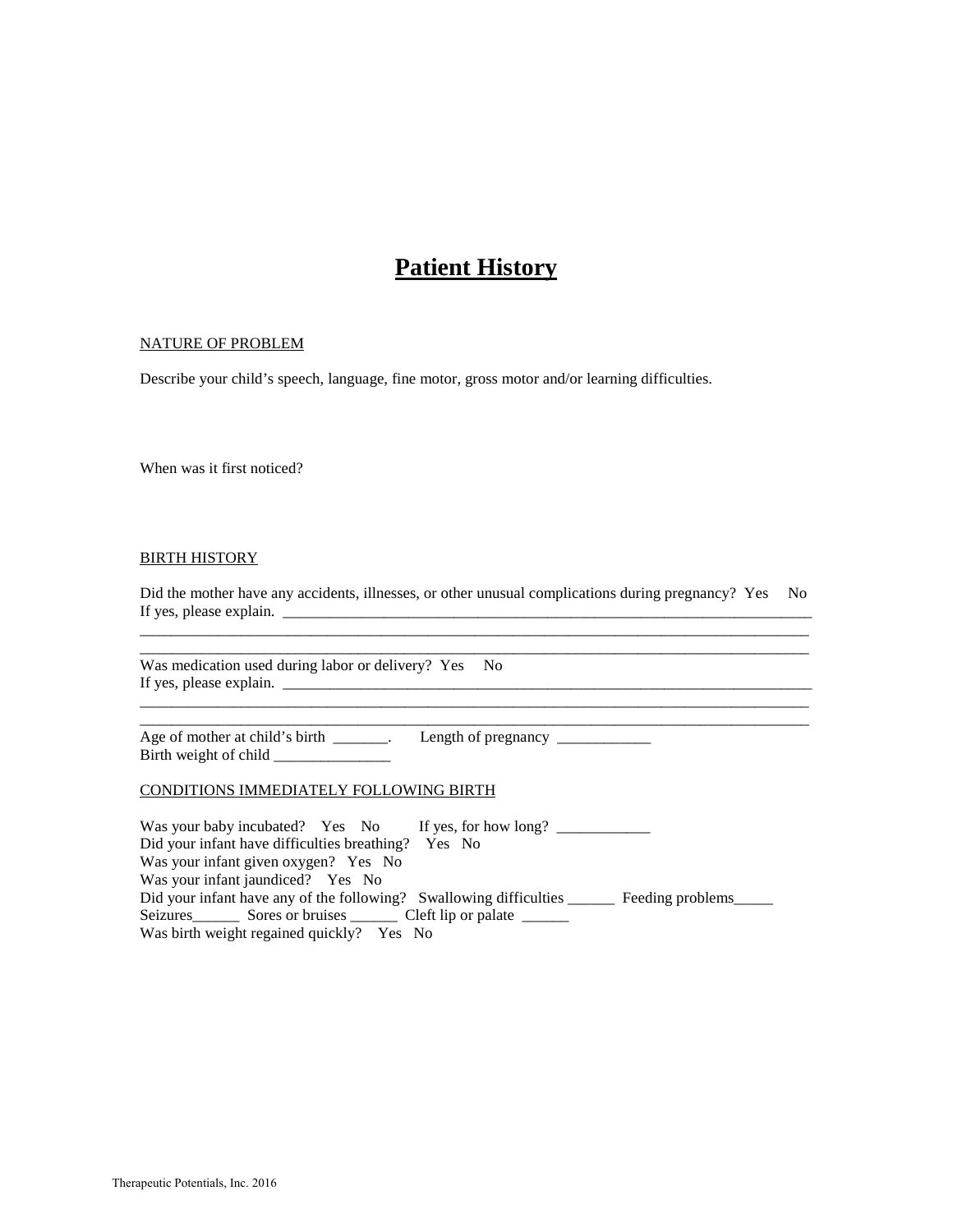#### MEDICAL HISTORY

Check the illness which your child has had and the child's age at the time of the illness:

| Mumps_____                     | Chicken Pox                                             | Small Pox_____         |
|--------------------------------|---------------------------------------------------------|------------------------|
| Tonsillitis                    | Asthma                                                  | Influenza              |
| Tuberculosis                   | Convulsions                                             | Allergies              |
| Frequent colds_____            | _____Epilepsy_____                                      | _____Encephalitis_____ |
| High Fever                     | ____Whooping cough____                                  | Scarlet fever          |
| Pneumonia                      | _____Hay Fever_____                                     | Measles                |
|                                | Chronic ear infections ______ ______Appendicitis ______ | Polio_____             |
| Lead Poisoning                 | ____Head Injury_____                                    | Meningitis_____        |
|                                | Autism SpectrumDis.                                     | ______ADHD/ADD_____    |
| Feeding/Swallowing Dificulties |                                                         |                        |
| Other                          |                                                         |                        |

Were any of the illness listed above followed by a noticeable change in your child's behavior, speech language and/or hearing abilities? Yes No If yes, please explain.  $\Box$ 

\_\_\_\_\_\_\_\_\_\_\_\_\_\_\_\_\_\_\_\_\_\_\_\_\_\_\_\_\_\_\_\_\_\_\_\_\_\_\_\_\_\_\_\_\_\_\_\_\_\_\_\_\_\_\_\_\_\_\_\_\_\_\_\_\_\_\_\_\_\_\_\_\_\_\_\_\_\_\_\_\_\_\_\_\_\_ Was your child ever hospitalized? Yes No How long? \_\_\_\_\_\_\_\_\_\_\_\_\_\_\_\_\_\_\_\_\_\_\_\_\_\_\_\_\_ If yes, please explain. \_\_\_\_\_\_\_\_\_\_\_\_\_\_\_\_\_\_\_\_\_\_\_\_\_\_\_\_\_\_\_\_\_\_\_\_\_\_\_\_\_\_\_\_\_\_\_\_\_\_\_\_\_\_\_\_\_\_\_\_\_\_\_\_\_\_\_\_ \_\_\_\_\_\_\_\_\_\_\_\_\_\_\_\_\_\_\_\_\_\_\_\_\_\_\_\_\_\_\_\_\_\_\_\_\_\_\_\_\_\_\_\_\_\_\_\_\_\_\_\_\_\_\_\_\_\_\_\_\_\_\_\_\_\_\_\_\_\_\_\_\_\_\_\_\_\_\_\_\_\_\_\_\_\_

\_\_\_\_\_\_\_\_\_\_\_\_\_\_\_\_\_\_\_\_\_\_\_\_\_\_\_\_\_\_\_\_\_\_\_\_\_\_\_\_\_\_\_\_\_\_\_\_\_\_\_\_\_\_\_\_\_\_\_\_\_\_\_\_\_\_\_\_\_\_\_\_\_\_\_\_\_\_\_\_\_\_\_\_\_\_

\_\_\_\_\_\_\_\_\_\_\_\_\_\_\_\_\_\_\_\_\_\_\_\_\_\_\_\_\_\_\_\_\_\_\_\_\_\_\_\_\_\_\_\_\_\_\_\_\_\_\_\_\_\_\_\_\_\_\_\_\_\_\_\_\_\_\_\_\_\_\_\_ \_\_\_\_\_\_\_\_\_\_\_\_\_\_\_\_\_\_\_\_\_\_\_\_\_\_\_\_\_\_\_\_\_\_\_\_\_\_\_\_\_\_\_\_\_\_\_\_\_\_\_\_\_\_\_\_\_\_\_\_\_\_\_\_\_\_\_\_\_\_\_\_

\_\_\_\_\_\_\_\_\_\_\_\_\_\_\_\_\_\_\_\_\_\_\_\_\_\_\_\_\_\_\_\_\_\_\_\_\_\_\_\_\_\_\_\_\_\_\_\_\_\_\_\_\_\_\_\_\_\_\_\_\_\_\_\_\_\_\_\_\_\_\_\_\_\_\_\_\_\_\_\_\_\_\_\_\_\_ \_\_\_\_\_\_\_\_\_\_\_\_\_\_\_\_\_\_\_\_\_\_\_\_\_\_\_\_\_\_\_\_\_\_\_\_\_\_\_\_\_\_\_\_\_\_\_\_\_\_\_\_\_\_\_\_\_\_\_\_\_\_\_\_\_\_\_\_\_\_\_\_\_\_\_\_\_\_\_\_\_\_\_\_\_\_

Has your child ever had any severe accidents? Yes No If yes, please explain. \_\_\_\_\_\_\_\_\_\_\_\_\_\_\_\_\_\_\_\_\_\_\_\_\_\_\_\_\_\_\_\_\_\_\_\_\_\_\_\_\_\_\_\_\_\_\_\_\_\_\_\_\_\_\_\_\_\_\_\_\_\_\_\_\_\_\_\_

### **MEDICATIONS**

#### **ALLERGIES**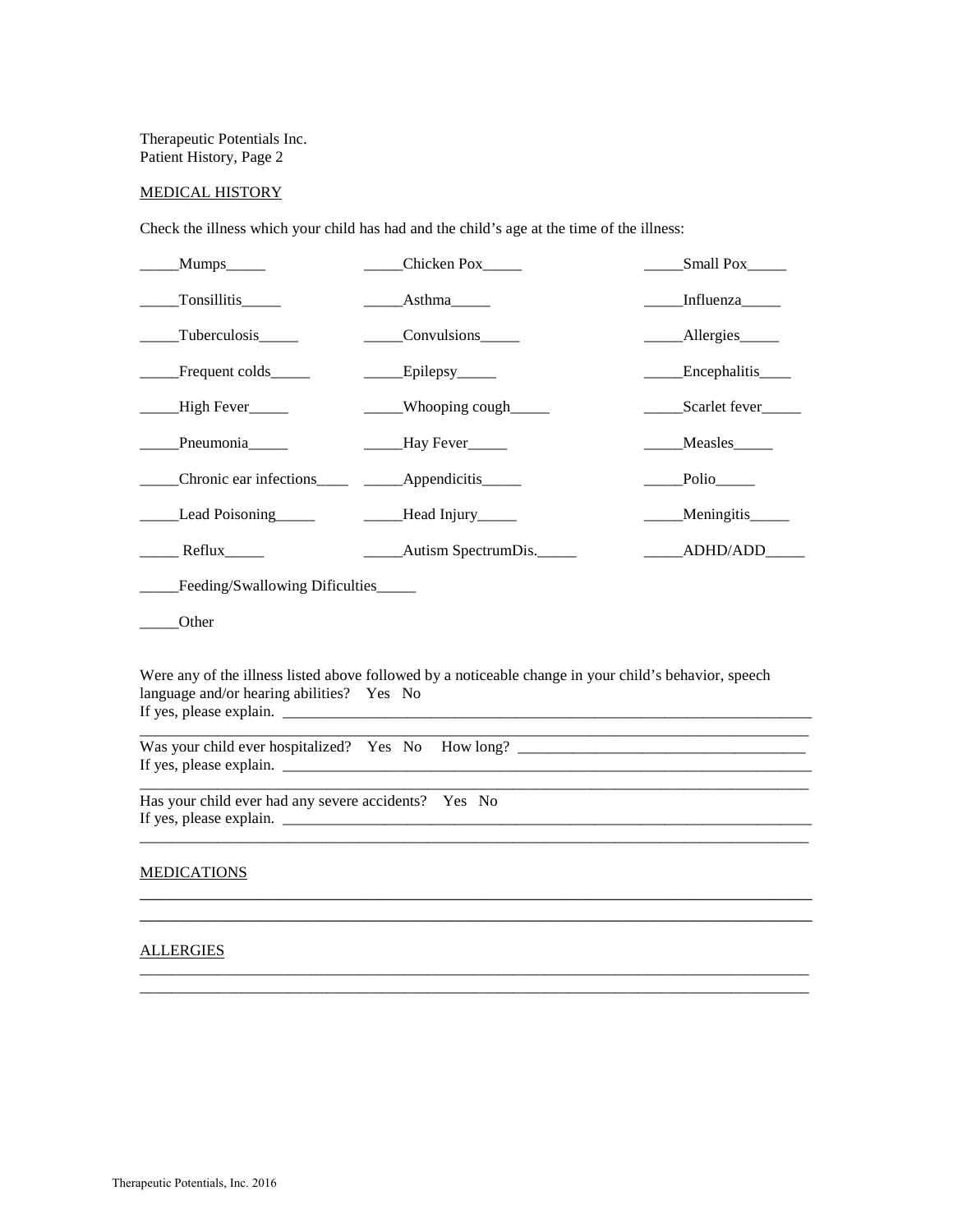PREVIOUS EXAMINATIONS AND TREATMENTS

(Please indicate when, where, and by whom.)

Speech-Language Evaluation/Therapy

Occupational Evaluation/Therapy\_\_\_\_\_\_\_\_\_\_\_\_\_\_\_\_\_\_\_\_\_\_\_\_\_\_\_\_\_\_\_\_\_\_\_\_\_\_\_\_\_\_\_\_\_\_\_\_\_\_\_\_\_\_\_\_\_\_\_\_\_\_\_\_

\_\_\_\_\_\_\_\_\_\_\_\_\_\_\_\_\_\_\_\_\_\_\_\_\_\_\_\_\_\_\_\_\_\_\_\_\_\_\_\_\_\_\_\_\_\_\_\_\_\_\_\_\_\_\_\_\_\_\_\_\_\_\_\_\_\_\_\_\_\_\_\_\_\_\_\_\_\_\_\_\_\_\_\_\_\_ Hearing Evaluation

\_\_\_\_\_\_\_\_\_\_\_\_\_\_\_\_\_\_\_\_\_\_\_\_\_\_\_\_\_\_\_\_\_\_\_\_\_\_\_\_\_\_\_\_\_\_\_\_\_\_\_\_\_\_\_\_\_\_\_\_\_\_\_\_\_\_\_\_\_\_\_\_\_\_\_\_\_\_\_\_\_\_\_\_\_\_ Ear, Nose and Throat\_\_\_\_\_\_\_\_\_\_\_\_\_\_\_\_\_\_\_\_\_\_\_\_\_\_\_\_\_\_\_\_\_\_\_\_\_\_\_\_\_\_\_\_\_\_\_\_\_\_\_\_\_\_\_\_\_\_\_\_\_\_\_\_\_\_\_\_\_

Neurological\_\_\_\_\_\_\_\_\_\_\_\_\_\_\_\_\_\_\_\_\_\_\_\_\_\_\_\_\_\_\_\_\_\_\_\_\_\_\_\_\_\_\_\_\_\_\_\_\_\_\_\_\_\_\_\_\_\_\_\_\_\_\_\_\_\_\_\_\_\_\_\_\_\_\_

Psycological\_\_\_\_\_\_\_\_\_\_\_\_\_\_\_\_\_\_\_\_\_\_\_\_\_\_\_\_\_\_\_\_\_\_\_\_\_\_\_\_\_\_\_\_\_\_\_\_\_\_\_\_\_\_\_\_\_\_\_\_\_\_\_\_\_\_\_\_\_\_\_\_\_\_\_

Educational

### DEVELOPMENTAL MILESTONES

Please indicate at what age your child developed the following skills.

| `rawl | Wall<br>_________ | ┳.<br>First word<br>________ |
|-------|-------------------|------------------------------|
|       |                   |                              |

\_\_\_\_\_\_\_\_\_\_\_\_\_\_\_\_\_\_\_\_\_\_\_\_\_\_\_\_\_\_\_\_\_\_\_\_\_\_\_\_\_\_\_\_\_\_\_\_\_\_\_\_\_\_\_\_\_\_\_\_\_\_\_\_\_\_\_\_\_\_\_\_\_\_\_\_\_\_\_\_\_\_\_\_\_\_

\_\_\_\_\_\_\_\_\_\_\_\_\_\_\_\_\_\_\_\_\_\_\_\_\_\_\_\_\_\_\_\_\_\_\_\_\_\_\_\_\_\_\_\_\_\_\_\_\_\_\_\_\_\_\_\_\_\_\_\_\_\_\_\_\_\_\_\_\_\_\_\_\_\_\_\_\_\_\_\_\_\_\_\_\_\_

\_\_\_\_\_\_\_\_\_\_\_\_\_\_\_\_\_\_\_\_\_\_\_\_\_\_\_\_\_\_\_\_\_\_\_\_\_\_\_\_\_\_\_\_\_\_\_\_\_\_\_\_\_\_\_\_\_\_\_\_\_\_\_\_\_\_\_\_\_\_\_\_\_\_\_\_\_\_\_\_\_\_\_\_\_\_

\_\_\_\_\_Combined words \_\_\_\_\_Toilet trained \_\_\_\_\_Sit

#### **SPEECH**

Can you understand your child's speech? Always Sometimes Rarely Do others have difficulties understanding your child's speech? Always Sometimes Rarely Does your child have difficulties producing certain sounds? Yes No Does your child repeat sounds or words and/or appear to stutter when speaking? Yes No Is his/her speech accompanied by unpleasant movements or facial expressions? Yes No

#### **VOICE**

| Does your child's voice sound? High |  | Low Soft Loud |  |
|-------------------------------------|--|---------------|--|
| Is the child's voice hoarse? Yes No |  |               |  |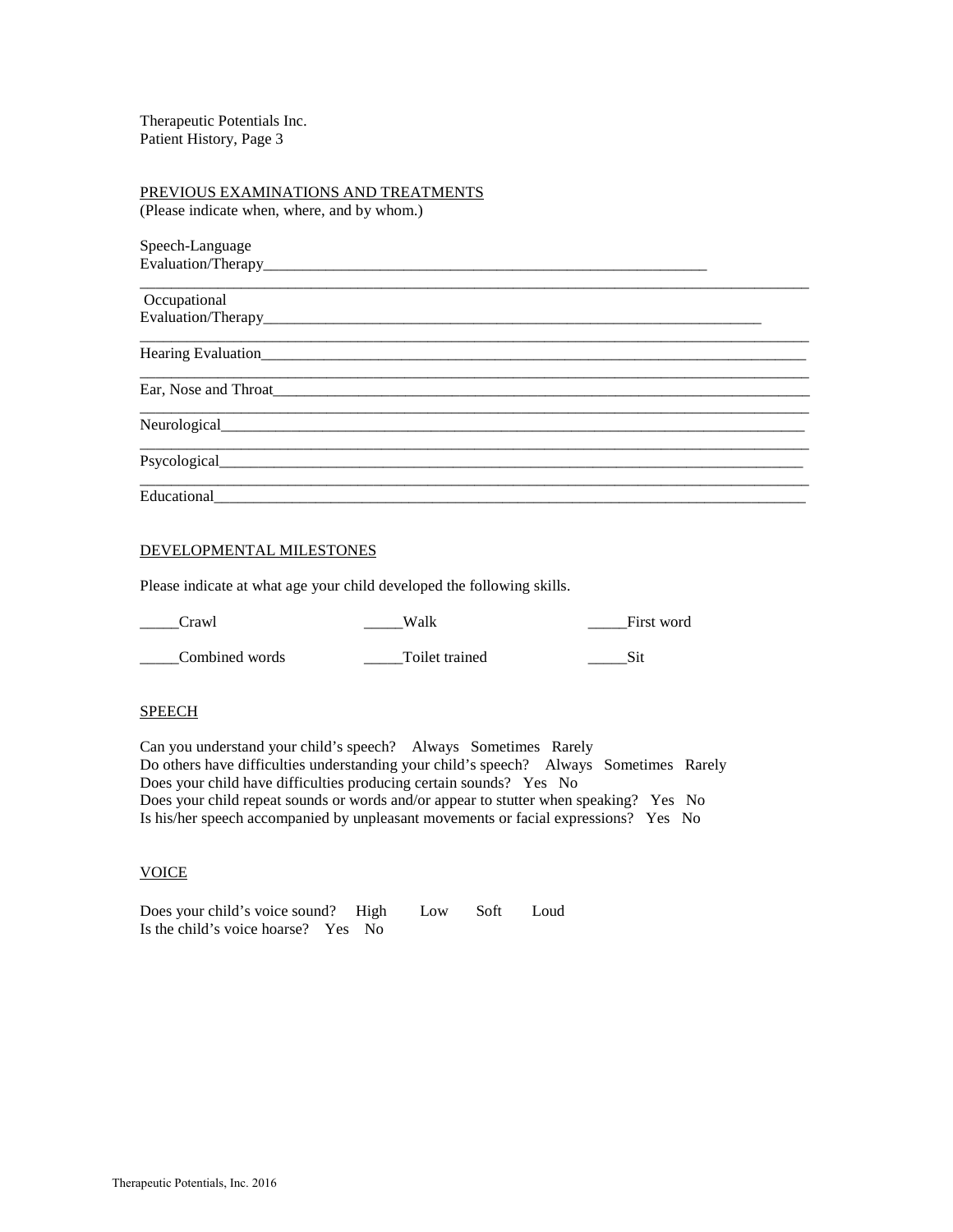### LANGUAGE

Does your child seem to understand directions/commands? Always Sometimes Never Does your child seem to ignore instructions or appear to be confused? Always Sometimes Never Does your child initiate talk? Always Sometimes Never Does your child respond to others talk? Always Sometimes Never Does your child comment on daily activities? Always Sometimes Never Does your child talk to request needs and wants? Always Sometimes Never Does your child answer questions? Always Sometimes Never

#### VOCABULARY

How many words does your child use?<br>Does your child use: Single Words Single Words Two to Three Word Combinations Sentences

#### SOCIAL / PLAY

Does your child respond to others in his/her environment? Always Sometimes Never Does your child play with others? Always Sometimes Never Does your child initiate contact with others? Always Sometimes Never Does your child imitate sounds or words? Always Sometimes Never Does your child play appropriately? Always Sometimes Never Does your child play with a variety of toys? Always Sometimes Never Does your child take turns? Always Sometimes Never Does your child tell stories? Always Sometimes Never Does your child listen to others? Always Sometimes Never Does your child comment appropriately regarding what people say? Always Sometimes Never

#### READING / SPELLING

Does a family member have a learning disability or dyslexia? Yes No Does your child have difficulties learning the alphabet? Yes No Does your child have difficulties pronouncing the letters in words? Yes No Does your child have difficulties reading despite additional remediation or tutoring? Yes No Does your child have difficulties spelling? Yes No Is your child a slow reader? Yes No Does your child have to re-read sentences to understand the meaning? Yes No Does your child dislike or avoid reading? Yes No Does your child enjoy going to school? Yes No Does your child have difficulties in certain subjects? Yes No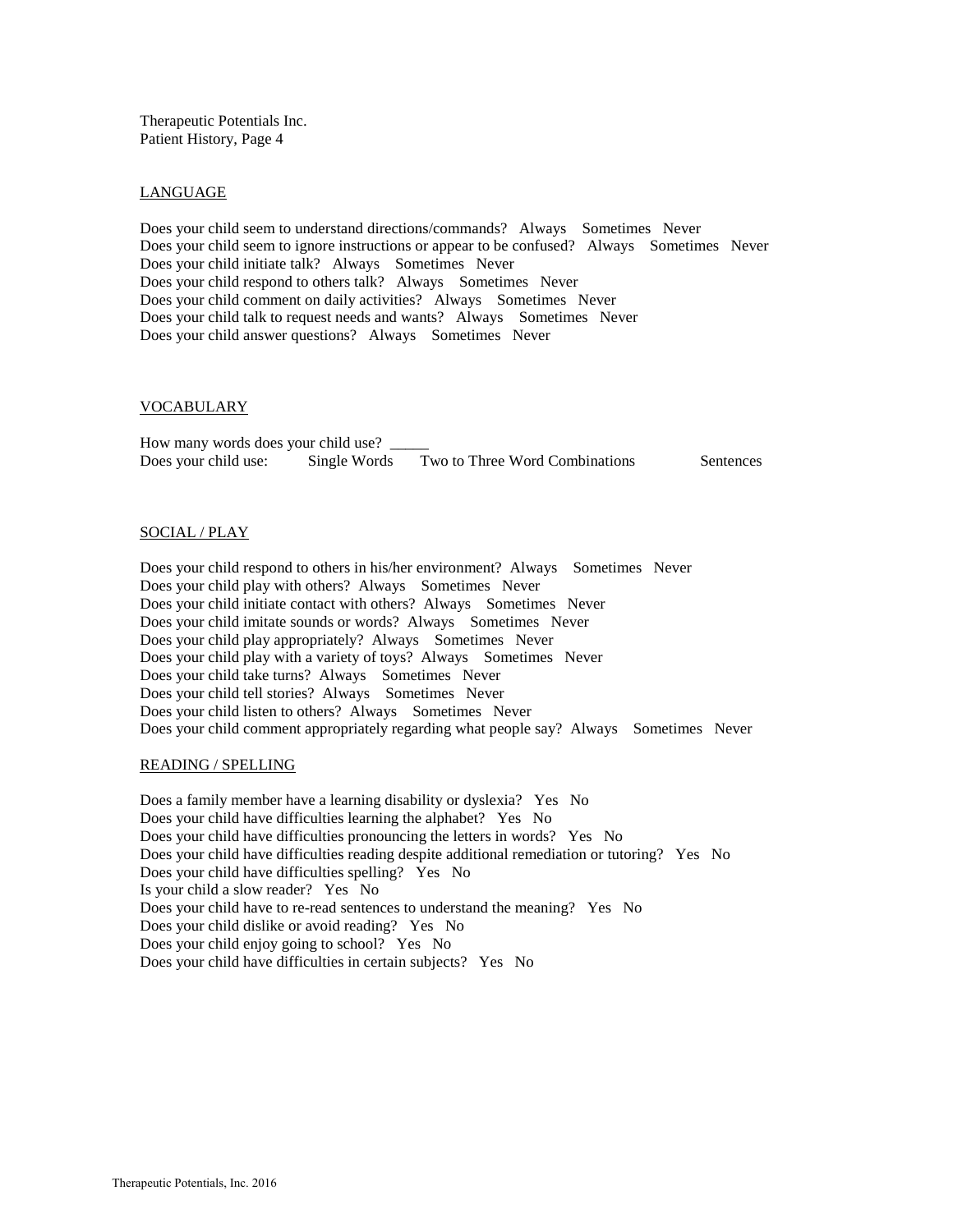## BEHAVIOR

| Does your child eat well? Yes No                                                                          |
|-----------------------------------------------------------------------------------------------------------|
| Is your child considered a picky eater? Yes No                                                            |
| What are his/her favorite snacks?                                                                         |
| Does your child sleep well? Yes No                                                                        |
| Does your child have difficulty concentrating? Yes No                                                     |
| Is discipline difficult at home? Yes No                                                                   |
| Does your child play with toys appropriately? Yes No                                                      |
| Does your child exhibit preservative behaviors? (i.e. spinning objects, opening and closing doors) Yes No |
| What are your child's favorite                                                                            |
| toys/games?                                                                                               |

\_\_\_\_\_\_\_\_\_\_\_\_\_\_\_\_\_\_\_\_\_\_\_\_\_\_\_\_\_\_\_\_\_\_\_\_\_\_\_\_\_\_\_\_\_\_\_\_\_\_\_\_\_\_\_\_\_\_\_\_\_\_\_\_\_\_\_\_\_\_\_\_\_\_\_\_\_\_\_\_\_\_\_\_\_\_

Check the traits that describe your child: Letter U.S. and S. Letter Monday, Easily makes friends and Michael Michael Michael Michael Michael Michael Mich \_\_\_\_\_Stubborn \_\_\_\_\_Uncooperative \_\_\_\_\_Cooperative \_\_\_\_\_Shy \_\_\_\_\_Happy \_\_\_\_\_Other\_\_\_\_\_\_\_\_\_\_\_\_\_\_\_\_\_\_\_\_\_\_\_\_\_\_

## FAMILY HISTORY

Please list family members in the home:

|    | mother/father/sibling/other |
|----|-----------------------------|
|    | mother/father/sibling/other |
| 3  | mother/father/sibling/other |
| 4  | mother/father/sibling/other |
| 5  | mother/father/sibling/other |
| 6) | mother/father/sibling/other |

Do other family members have communication, learning disabilities, fine, or gross motor difficulties?

\_\_\_\_\_\_\_\_\_\_\_\_\_\_\_\_\_\_\_\_\_\_\_\_\_\_\_\_\_\_\_\_\_\_\_\_\_\_\_\_\_\_\_\_\_\_\_\_\_\_\_\_\_\_\_\_\_\_\_\_\_\_\_\_\_\_\_\_\_\_\_\_\_\_\_\_\_\_\_\_\_\_\_\_\_\_ \_\_\_\_\_\_\_\_\_\_\_\_\_\_\_\_\_\_\_\_\_\_\_\_\_\_\_\_\_\_\_\_\_\_\_\_\_\_\_\_\_\_\_\_\_\_\_\_\_\_\_\_\_\_\_\_\_\_\_\_\_\_\_\_\_\_\_\_\_\_\_\_\_\_\_\_\_\_\_\_\_\_\_\_\_\_ \_\_\_\_\_\_\_\_\_\_\_\_\_\_\_\_\_\_\_\_\_\_\_\_\_\_\_\_\_\_\_\_\_\_\_\_\_\_\_\_\_\_\_\_\_\_\_\_\_\_\_\_\_\_\_\_\_\_\_\_\_\_\_\_\_\_\_\_\_\_\_\_\_\_\_\_\_\_\_\_\_\_\_\_\_\_

Please list:

## EDUCATION

Please list school/daycare and grade your child is in. \_\_\_\_\_\_\_\_\_\_\_\_\_\_\_\_\_\_\_\_\_\_\_\_\_\_\_\_\_\_\_\_\_\_\_\_\_\_\_\_\_\_\_

Does your child have a(please circle) I.E.P., 504 Plan, other resources/tutoring? Please explain below.

\_\_\_\_\_\_\_\_\_\_\_\_\_\_\_\_\_\_\_\_\_\_\_\_\_\_\_\_\_\_\_\_\_\_\_\_\_\_\_\_\_\_\_\_\_\_\_\_\_\_\_\_\_\_\_\_\_\_\_\_\_\_\_\_\_\_\_\_\_\_\_\_\_\_\_\_\_\_\_\_\_\_\_\_\_\_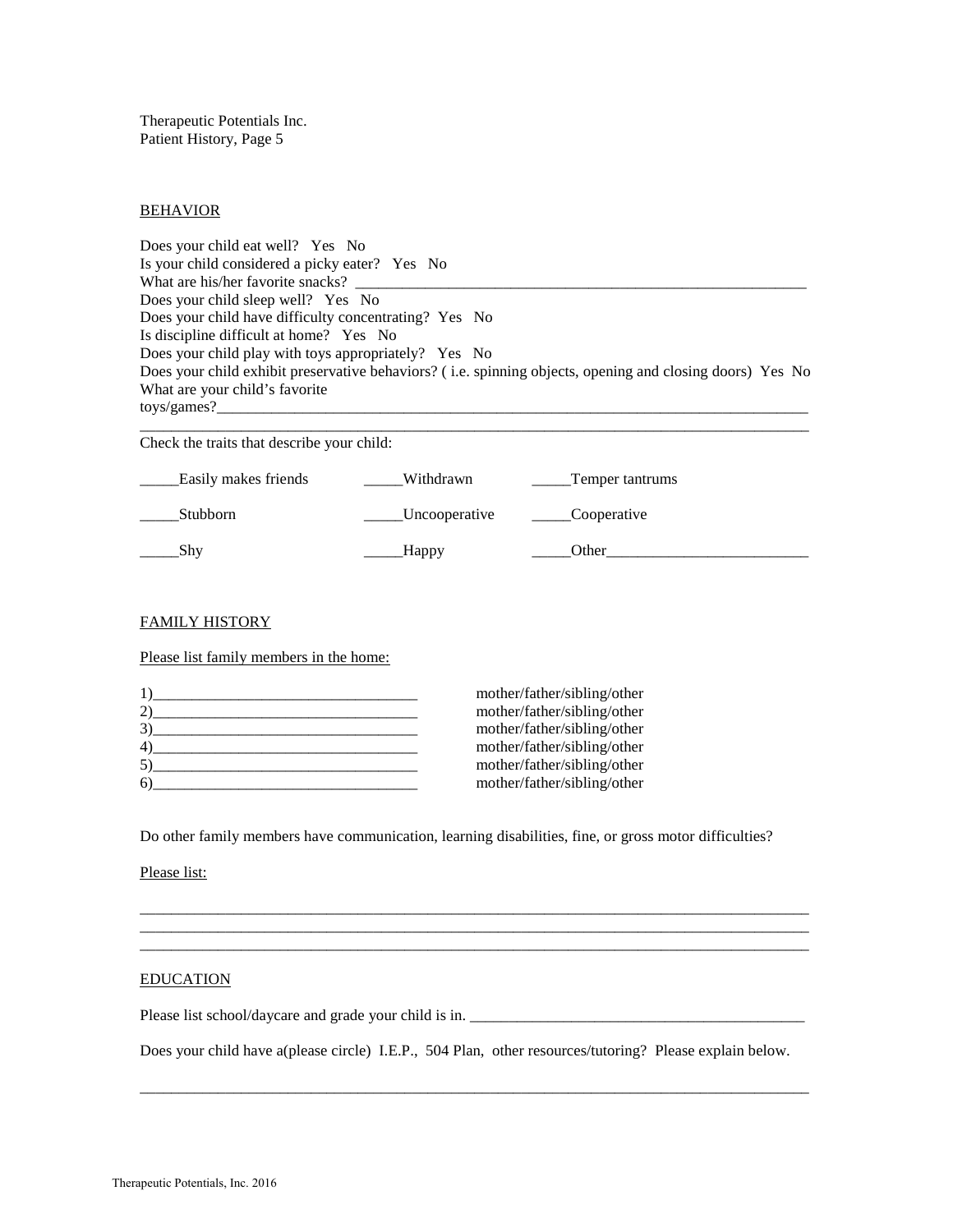## **Sensorimotor History**

Tactile Processing: Does the child:

| Object to being touched?                    | N |  |
|---------------------------------------------|---|--|
| Dislike being cuddled?                      | N |  |
| Dislike the feeling of certain fabrics?     | N |  |
| Dislike to have his/her socks/shoes on?     | N |  |
| Dislike having his/her face washed?         | N |  |
| Dislike having his/her hair washed/brushed? | N |  |
| Dislike having his/her teeth brushed?       | N |  |
| Want tags cut out of his/her clothes?       | N |  |
| Dislike playing in messy materials?         | N |  |
| Underreact/overreact to getting hurt?       | N |  |
|                                             |   |  |

Auditory Processing: Does the Child:

| Y |  |
|---|--|
|   |  |
|   |  |
|   |  |

\_\_\_\_\_\_\_\_\_\_\_\_\_\_\_\_\_\_\_\_\_\_\_\_\_\_\_\_\_\_\_\_\_\_\_\_\_\_\_\_\_\_\_\_\_\_\_\_\_\_\_\_\_\_\_\_\_\_\_\_\_\_\_\_\_\_

## Visual Processing: Does the Child:

| • Have a diagnosed visual deficit?                  |  |  |
|-----------------------------------------------------|--|--|
| • Loose his/her place while reading/writing?        |  |  |
| • Display poor eye contact?                         |  |  |
| Appear sensitive to light?<br>$\bullet$             |  |  |
| Make reversals during reading/writing?<br>$\bullet$ |  |  |
|                                                     |  |  |

## Olfactory and Gustatory Processing: Does the Child:

| Smell non-food items?                      |   |  |
|--------------------------------------------|---|--|
| • Lick or mouth non-food items?            | Y |  |
| • React negatively to smell?               | Y |  |
| • Eat a limited variety of food?           | V |  |
| Seem unaware of tastes or smells?          |   |  |
| Gag or vomit in reaction to tastes/smells? |   |  |
|                                            |   |  |